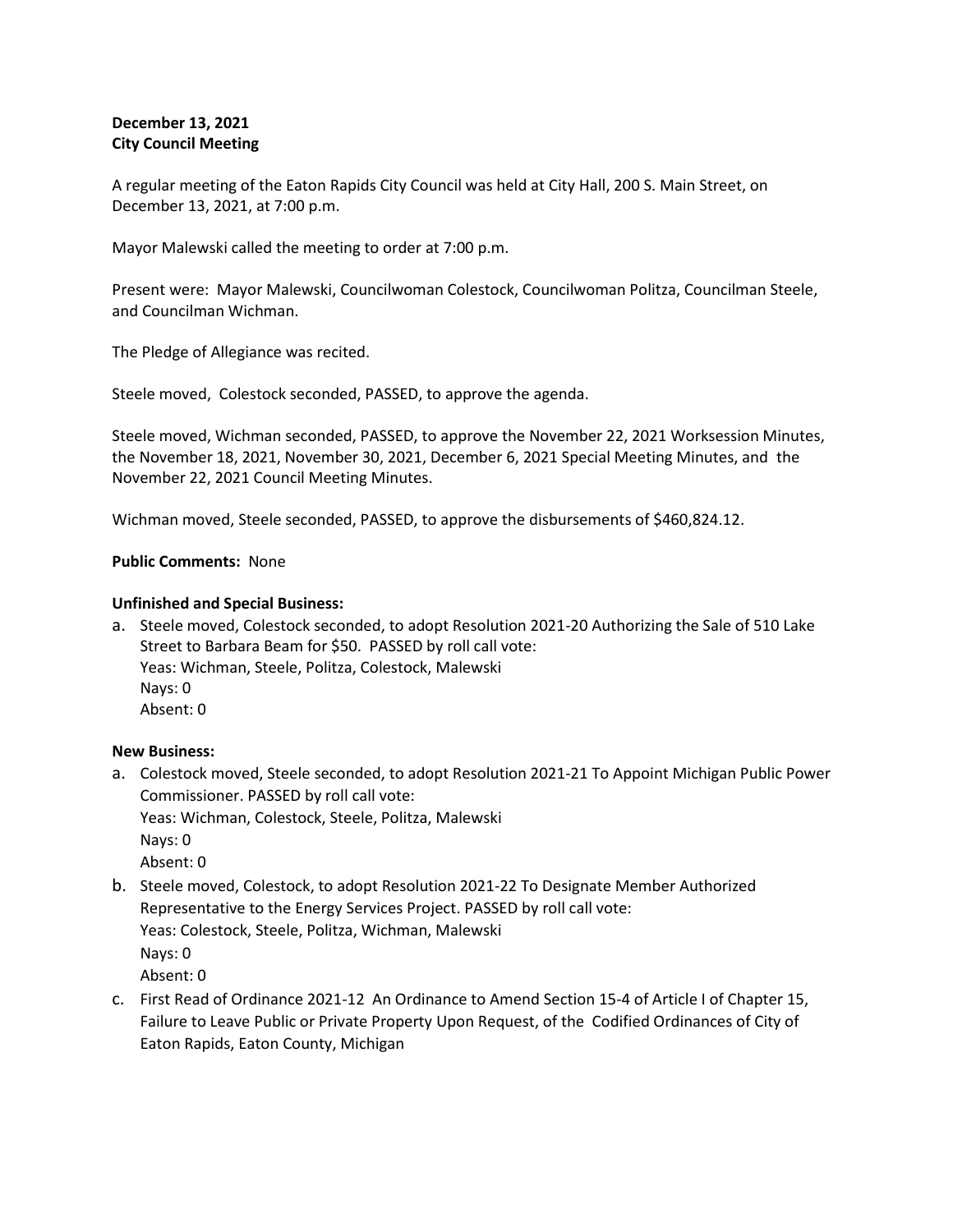- d. First Read of Ordnance 2021-13 An Ordinance to Amend Section 15-23 of Article I of Chapter 15, Stealing, and to Add Section 15-23(A) of Article I of Chapter 15, Retail Fraud, of the Codified Ordinances of City of Eaton Rapids, Eaton County, Michigan
- e. Colestock moved, Wichman seconded, to approve the Planning Commission recommendation to deny the conditional use application submitted by MCM, LLC for 1022 West Street. PASSED by roll call vote:

Yeas: Colestock, Wichman, Malewski, Steele, Politza Nays: 0 Absent: 0

- f. Colestock moved, Steele seconded, PASSED, to approve the 2022 Council Meeting Dates.
- g. Colestock moved, Steele seconded, PASSED, to reschedule the December 27, 2021 meeting on December 28, 2021 at 7:00 p.m.
- h. Steele moved, Colestock seconded, to adopt Resolution 2021-23 To Designate the Authorized Project Representative for the Clean Water State Revolving Fund. PASSED by roll call vote: Yeas: Steele, Colestock, Politza, Wichman, Malewski Nays: 0 Absent: 0

### **Public Comments:**

Brian Wixson 209 S. River St., commented on the closure of the G.A.R. Island Park bridges. He also commented on the Horner Mill property.

Liam Britton commented on conducting a service project for his Master Gardener Certification.

### **Reports:**

Councilman Wichman wished everyone a Merry Christmas and Happy Holidays

Councilwoman Politza wished everyone wished everyone a Merry Christmas and advised to be safe

Councilman Steele reported that he was pleased with the Holiday Parade. He thanked DPW, the Fire Department and Police Department for their work and participation. He wished everyone a Merry Christmas.

Councilwoman Colestock commented that she thought the holiday parade was great. She extended kudos to the Chamber of Commerce for organizing it. She thanked DPW for their efforts reinstalling the downed Christmas Tree. She wished everyone a Merry Christmas.

Mayor Malewski echoed the other Council Members' comments about the holiday parade. He participated in the festivities by selling popcorn and the tree lighting. He wished everyone a Merry Christmas and Happy New Year.